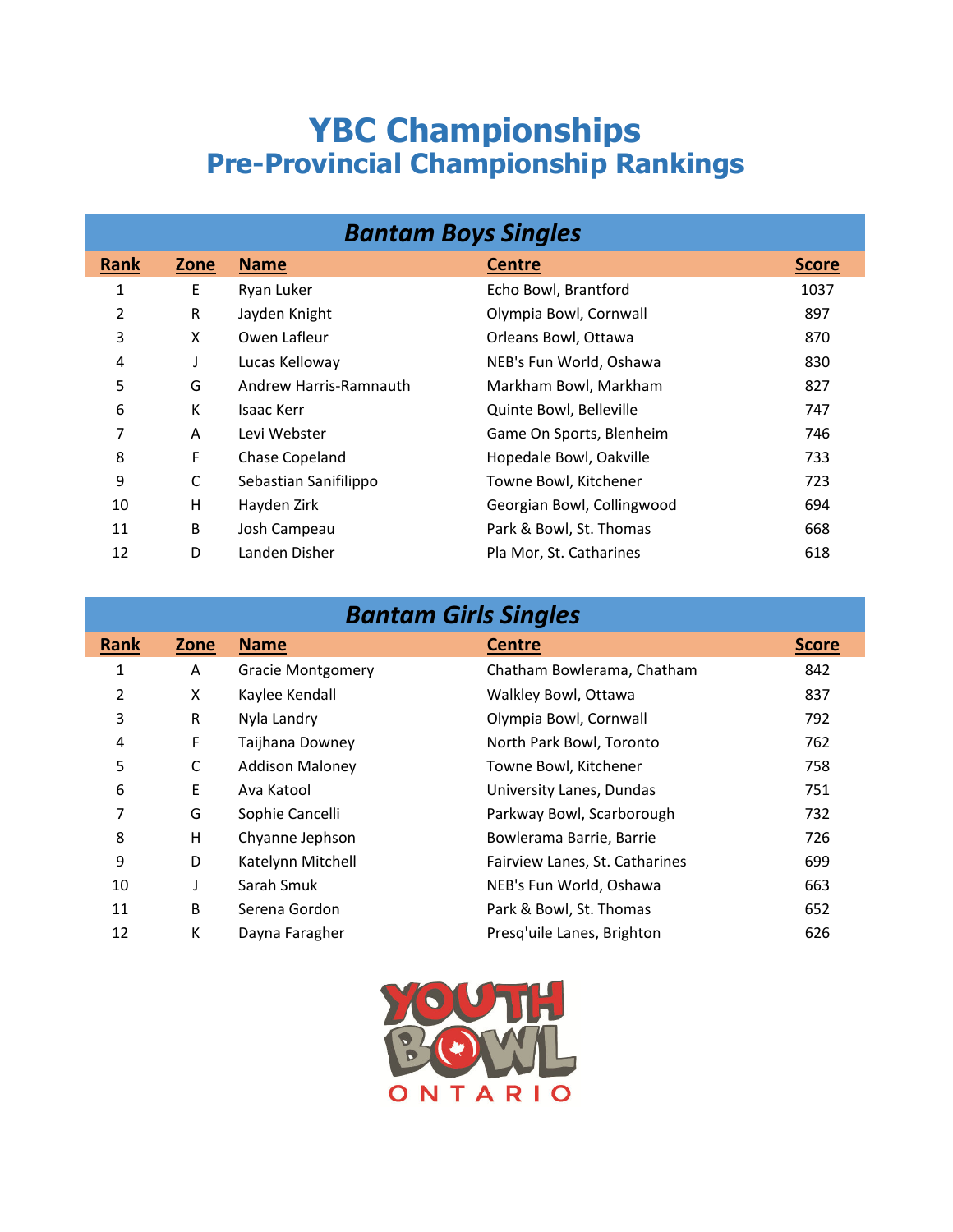## **YBC Championships Pre-Provincial Championship Rankings**

| <b>Junior Boys Singles</b> |      |                           |                                 |              |  |
|----------------------------|------|---------------------------|---------------------------------|--------------|--|
| Rank                       | Zone | <b>Name</b>               | <b>Centre</b>                   | <b>Score</b> |  |
| 1                          | F    | Aaron Glover              | Streetsville Bowl, Streetsville | 1265         |  |
| 2                          | К    | Ronald Janni              | Quinte Bowl, Belleville         | 1219         |  |
| 3                          | H    | Matthew Akerman           | Bayshore Lanes, Midland         | 1118         |  |
| 4                          | A    | <b>Braxton Anderson</b>   | Chatham Bowlerama, Chatham      | 1103         |  |
| 5                          | X    | Joey Brinkworth           | Gratton Lanes, Smiths Falls     | 1095         |  |
| 6                          | D    | <b>Spencer Hughes</b>     | Jeff's Bowl-O-Rama, Welland     | 1092         |  |
| 7                          |      | Ethan Dsa                 | NEB's Fun World, Oshawa         | 1039         |  |
| 8                          | R    | Brayden Boismenu          | Olympia Bowl, Cornwall          | 1002         |  |
| 9                          | G    | Joshua Lameira            | Parkway Bowl, Scarborough       | 944          |  |
| 10                         | C    | Dayton Lupton             | Mike's Lanes, Stratford         | 908          |  |
| 11                         | B    | Liam Brathwaite           | Park & Bowl, St. Thomas         | 880          |  |
| 12                         | Ε    | <b>Braden Collingwood</b> | University Lanes, Dundas        | 845          |  |

| <b>Junior Girls Singles</b> |  |  |
|-----------------------------|--|--|
|                             |  |  |
|                             |  |  |
|                             |  |  |

| <b>Rank</b> | Zone | <b>Name</b>            | <b>Centre</b>                      | <b>Score</b> |  |
|-------------|------|------------------------|------------------------------------|--------------|--|
| 1           |      | <b>Alexis Davies</b>   | Ajax Bowling Centre, Ajax          | 1122         |  |
| 2           | A    | Mable Baker            | Chatham Bowlerama, Chatham         | 1051         |  |
| 3           | R    | Alyssa MacGillivray    | Olympia Bowl, Cornwall             | 1034         |  |
| 4           | C    | Madelynn Sword         | New Hamburg Lanes, New Hamburg     | 1033         |  |
| 5           | D    | Audrijana MacIntosh    | Jeff's Bowl-O-Rama, Welland        | 989          |  |
| 6           | E    | Shelby Sheridan        | Echo Bowl, Brantford               | 934          |  |
| 7           | К    | Shelby Cavanagh        | Strike Point Bowling, Lindsay      | 929          |  |
| 8           | H    | Sarah Currie           | Georgian Bowl, Collingwood         | 902          |  |
| 9           | F    | <b>Beverly Ferrill</b> | Streetsville Bowl, Streetsville    | 879          |  |
| 10          | X    | Kyla Wallace           | <b>Gratton Lanes, Smiths Falls</b> | 879          |  |
| 11          | B    | Andrea Russell         | Park & Bowl, St. Thomas            | 842          |  |
| 12          | G    | Kenzie MacLean         | Parish Lanes, Uxbridge             | 828          |  |
|             |      |                        |                                    |              |  |